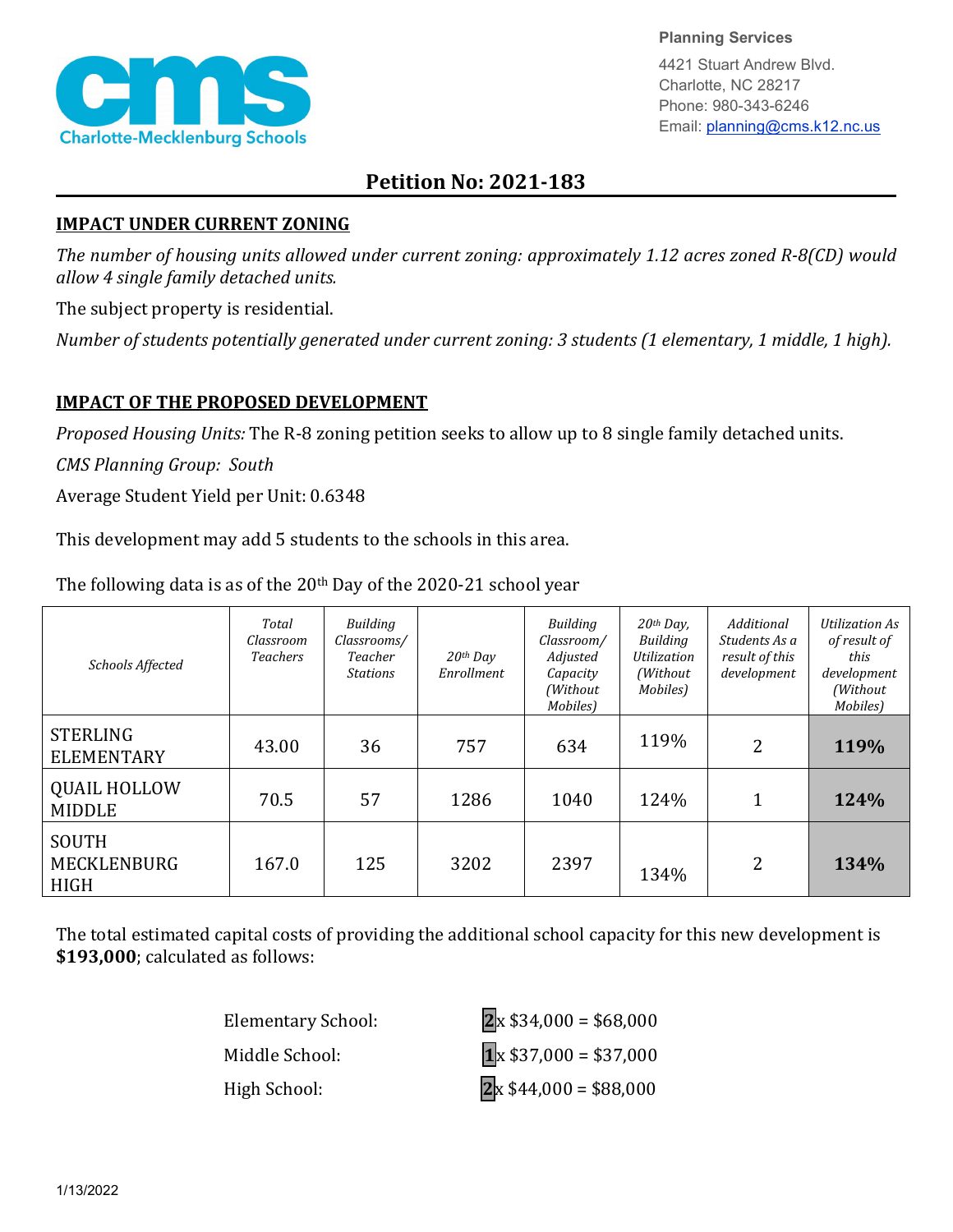

**Planning Services**

4421 Stuart Andrew Blvd. Charlotte, NC 28217 Phone: 980-343-6246 Email: planning@cms.k12.nc.us

## **RECOMMENDATION**

Adequacy of existing school capacity in this area is a significant problem. We are particularly concerned about a rezoning case where school utilization exceeds 100% since the proposed development may exacerbate the situation. Approval of this petition may increase overcrowding and/or reliance upon mobile classrooms at the schools listed above.

Applicants are encouraged to contact us in advance of their project submittals to inform CMS of their prospective impacts and discuss mitigation alternatives.

| <b>Planning</b> |                 | Projected       | NOVERIDEL 2010 to OCtober 2021 is 1992 students. | <b>Approval</b> |
|-----------------|-----------------|-----------------|--------------------------------------------------|-----------------|
| Group           | <b>Petition</b> | <b>Students</b> | <b>Petitioner</b>                                | <b>Date</b>     |
| South           | 2018-094        | $\overline{2}$  | Hopper Communities, Inc                          | 2018-11-19      |
| South           | 2018-101        | 9               | Llewellyn Development, LLC                       | 2018-12-17      |
| South           | 2018-127        | 5               | Blue Azalea-Providence LLC                       | 2019-07-15      |
| South           | 2019-023        | 5               | Sinacori Builders                                | 2019-07-15      |
| South           | 2018-142        | 14              | <b>Proffitt Dixon Partners</b>                   | 2019-09-16      |
| South           | 2019-050        | 5               | Land Growth, LLC                                 | 2019-09-16      |
| South           | 2019-083        | $\overline{2}$  | James M. Howell                                  | 2019-10-21      |
| South           | 2019-068        | 29              | Blu South, LLC                                   | 2019-11-21      |
| South           | 2019-047        | 47              | NR Pinehurst Property Owner, LLC                 | 2019-12-19      |
| South           | 2019-100        | $\overline{1}$  | Matt Connolly-Pike Properties, LLC               | 2019-12-23      |
| South           | 2019-030        | 114             | Continental 475 Fund, LLC                        | 2020-01-21      |
| South           | 2019-140        | $\overline{4}$  | C Investments 5, LLC                             | 2020-02-17      |
| South           | 2019-141        | $\mathbf{1}$    | <b>Mark Bolous</b>                               | 2020-03-16      |
| South           | 2019-158        | $\overline{7}$  | <b>MPV Properties</b>                            | 2020-03-16      |
| South           | 2019-115        | 827             | Northwood Development, LLC                       | 2020-06-15      |
| South           | 2020-011        | $\overline{4}$  | Souvik Ghosal                                    | 2020-06-15      |
| South           | 2020-024        | 55              | Dominion Realty Partners, LLC                    | 2020-06-15      |
| South           | 2020-066        | 10              | <b>Yoruk Development</b>                         | 2020-11-16      |
| South           | 2020-100        | 10              | Delray Ventures, LLC                             | 2020-11-16      |
| South           | 2020-073        | 6               | <b>Blue Azalea</b>                               | 2020-12-21      |
| South           | 2020-109        | 6               | Lewis RE Group, LLC                              | 2021-02-15      |
| South           | 2020-145        | 132             | <b>Crescent Communities</b>                      | 2021-02-15      |
| South           | 2020-068        | 81              | Levine Properties, Inc                           | 2021-03-15      |
| South           | 2020-103        | 15              | Fielding Homes/ DRB Group                        | 2021-04-19      |
| South           | 2020-195        | 9               | Smith Southeast Development, Inc.                | 2021-04-19      |
| South           | 2021-023        | 14              | <b>Carolina Properties</b>                       | 2021-05-17      |
| South           | 2021-043        | $\overline{2}$  | Robert Allen                                     | 2021-07-19      |
| South           | 2021-052        | 12              | Woodlawn Community Fellowship, Inc               | 2021-09-20      |
| South           | 2021-074        | <b>TBD</b>      | Ardent Acquisitions, LLC                         | 2021-10-18      |

In the South Planning Group, the projected student impact from approved rezonings from November 2018 to October 2021 is 1532 students.